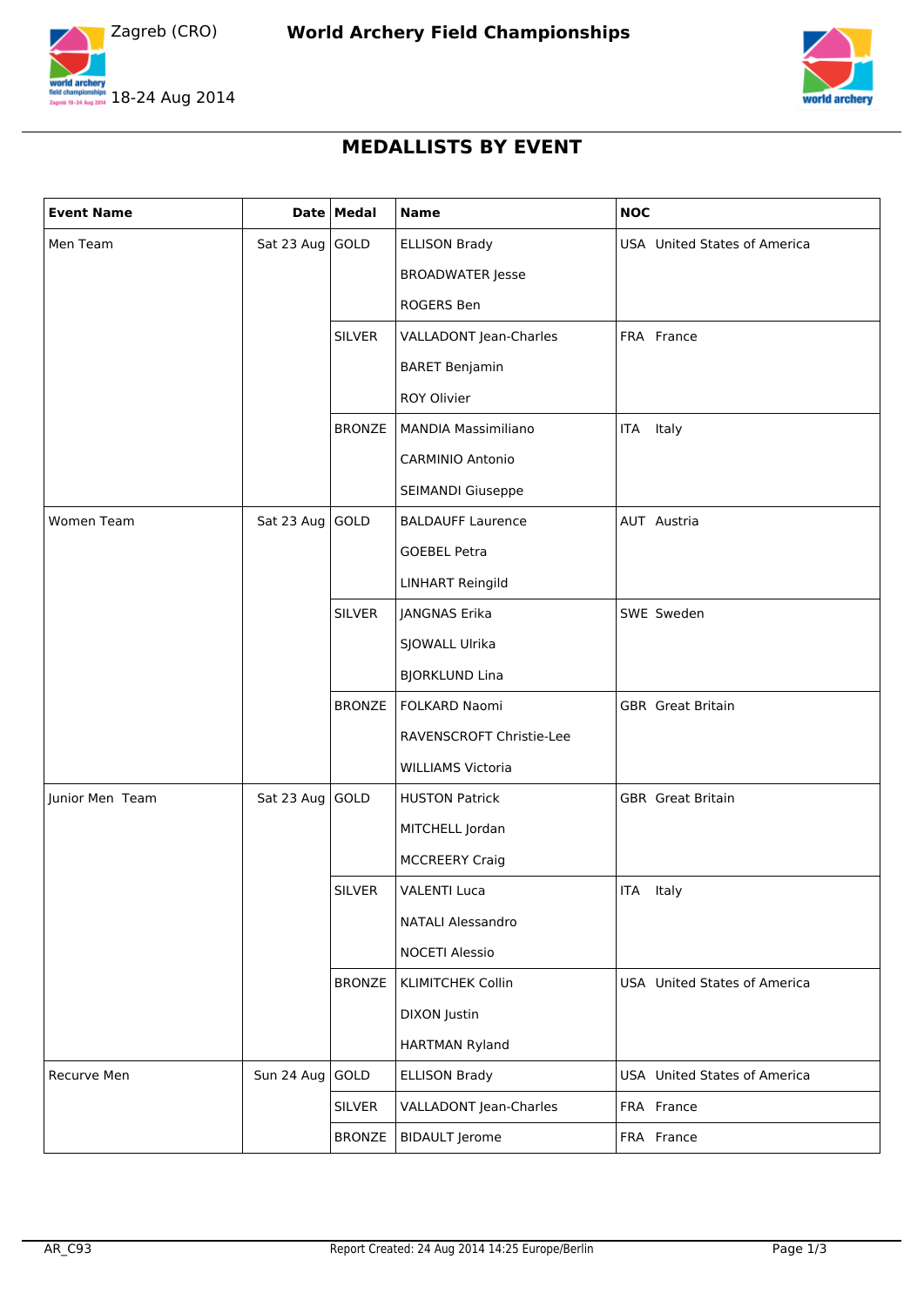



## **MEDALLISTS BY EVENT**

| <b>Event Name</b>         |                 | Date   Medal  | <b>Name</b>                | <b>NOC</b>                   |
|---------------------------|-----------------|---------------|----------------------------|------------------------------|
| Recurve Women             | Sun 24 Aug GOLD |               | <b>UNRUH Lisa</b>          | <b>GER</b> Germany           |
|                           |                 | <b>SILVER</b> | <b>DELFAU Laure</b>        | FRA France                   |
|                           |                 | <b>BRONZE</b> | <b>FOLKARD Naomi</b>       | <b>GBR</b> Great Britain     |
| Recurve Junior Men        | Sun 24 Aug GOLD |               | <b>MIHALIC Matija</b>      | CRO Croatia                  |
|                           |                 | <b>SILVER</b> | YAMAGUCHI Nathan           | USA United States of America |
|                           |                 | <b>BRONZE</b> | ZAPLETAL Jan               | CZE Czech Republic           |
| Recurve Junior Women      | Sun 24 Aug GOLD |               | <b>TRAFFORD Miriam</b>     | USA United States of America |
|                           |                 | <b>SILVER</b> | YAMAGUCHI Karissa          | USA United States of America |
|                           |                 | <b>BRONZE</b> | <b>BALDELLI Laura</b>      | ITA Italy                    |
| Compound Men              | Sun 24 Aug GOLD |               | <b>BROADWATER Jesse</b>    | USA United States of America |
|                           |                 | <b>SILVER</b> | <b>WHITE Chris</b>         | <b>GBR</b> Great Britain     |
|                           |                 | <b>BRONZE</b> | <b>TURSIC Slavko</b>       | SLO Slovenia                 |
| Compound Women            | Sun 24 Aug GOLD |               | <b>CERNE Toja</b>          | SLO Slovenia                 |
|                           |                 | <b>SILVER</b> | <b>BUDEN Ivana</b>         | CRO Croatia                  |
|                           |                 | <b>BRONZE</b> | <b>VANDIONANT Sandrine</b> | FRA France                   |
| Compound Junior Men       | Sun 24 Aug GOLD |               | <b>VAVRO Mario</b>         | CRO Croatia                  |
|                           |                 | <b>SILVER</b> | MITCHELL Jordan            | <b>GBR</b> Great Britain     |
|                           |                 | <b>BRONZE</b> | <b>BUDEN Domagoj</b>       | CRO Croatia                  |
| Compound Junior Women     | Sun 24 Aug GOLD |               | <b>ORLIC Maja</b>          | CRO Croatia                  |
|                           |                 | <b>SILVER</b> | <b>GRYDELAND Runa</b>      | NOR Norway                   |
|                           |                 | <b>BRONZE</b> | <b>LENNON Rebecca</b>      | <b>GBR</b> Great Britain     |
| <b>Barebow Men</b>        | Sun 24 Aug GOLD |               | JONSSON Erik               | SWE Sweden                   |
|                           |                 | <b>SILVER</b> | <b>OTTOSSON Martin</b>     | SWE Sweden                   |
|                           |                 | <b>BRONZE</b> | FISHER Michael             | AUS Australia                |
| <b>Barebow Women</b>      | Sun 24 Aug GOLD |               | <b>BJORKLUND Lina</b>      | SWE Sweden                   |
|                           |                 | <b>SILVER</b> | NOZIGLIA Cinzia            | ITA Italy                    |
|                           |                 | <b>BRONZE</b> | <b>STROBBE Eleonora</b>    | ITA Italy                    |
| <b>Barebow Junior Men</b> | Sun 24 Aug GOLD |               | <b>NOCETI Alessio</b>      | ITA Italy                    |
|                           |                 | <b>SILVER</b> | <b>MCCREERY Craig</b>      | GBR Great Britain            |
|                           |                 | <b>BRONZE</b> | <b>CLEVEN Mike</b>         | NED Netherlands              |